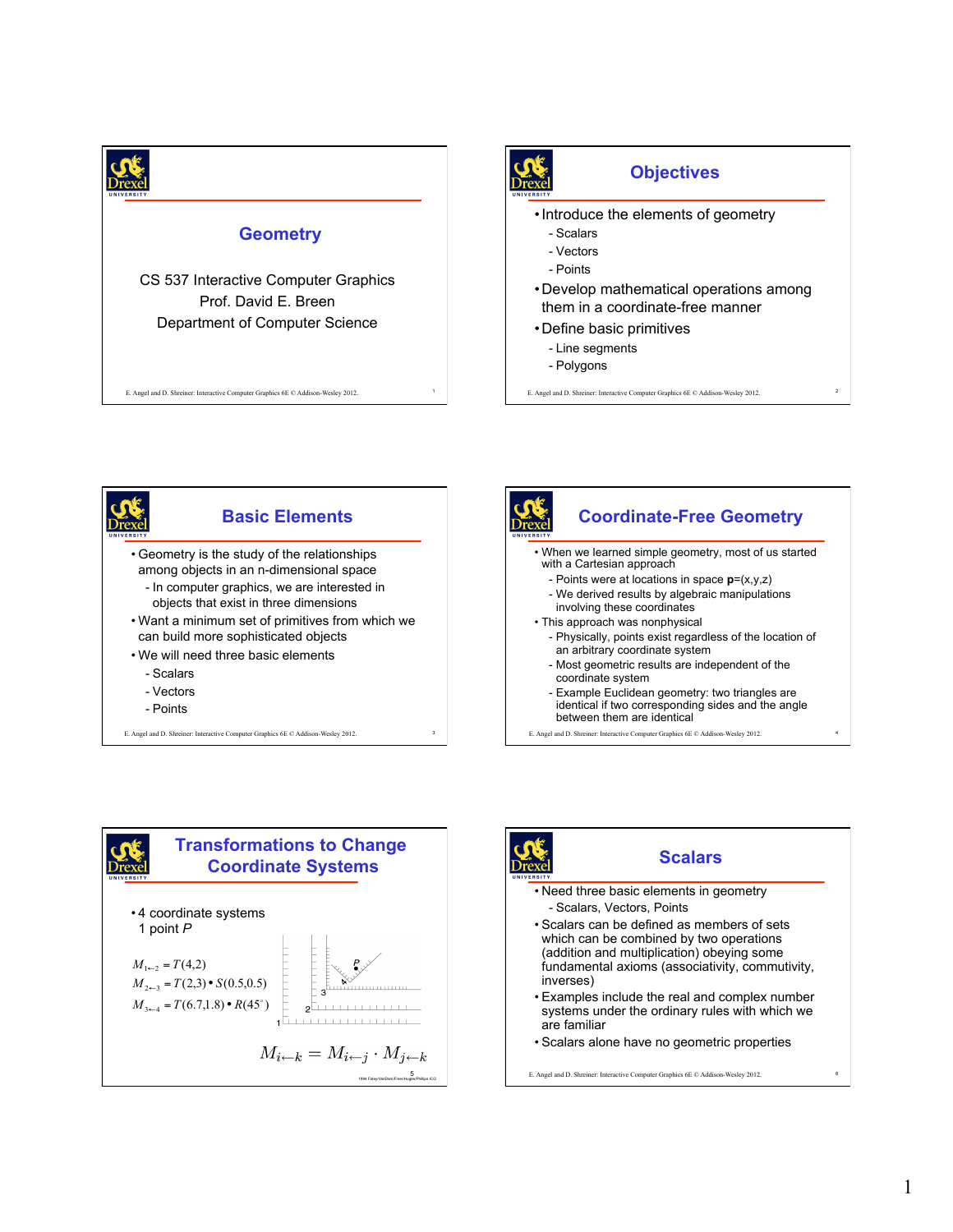











E. Angel and D. Shreiner: Interactive Computer Graphics 6E © Addison-Wesley 2012.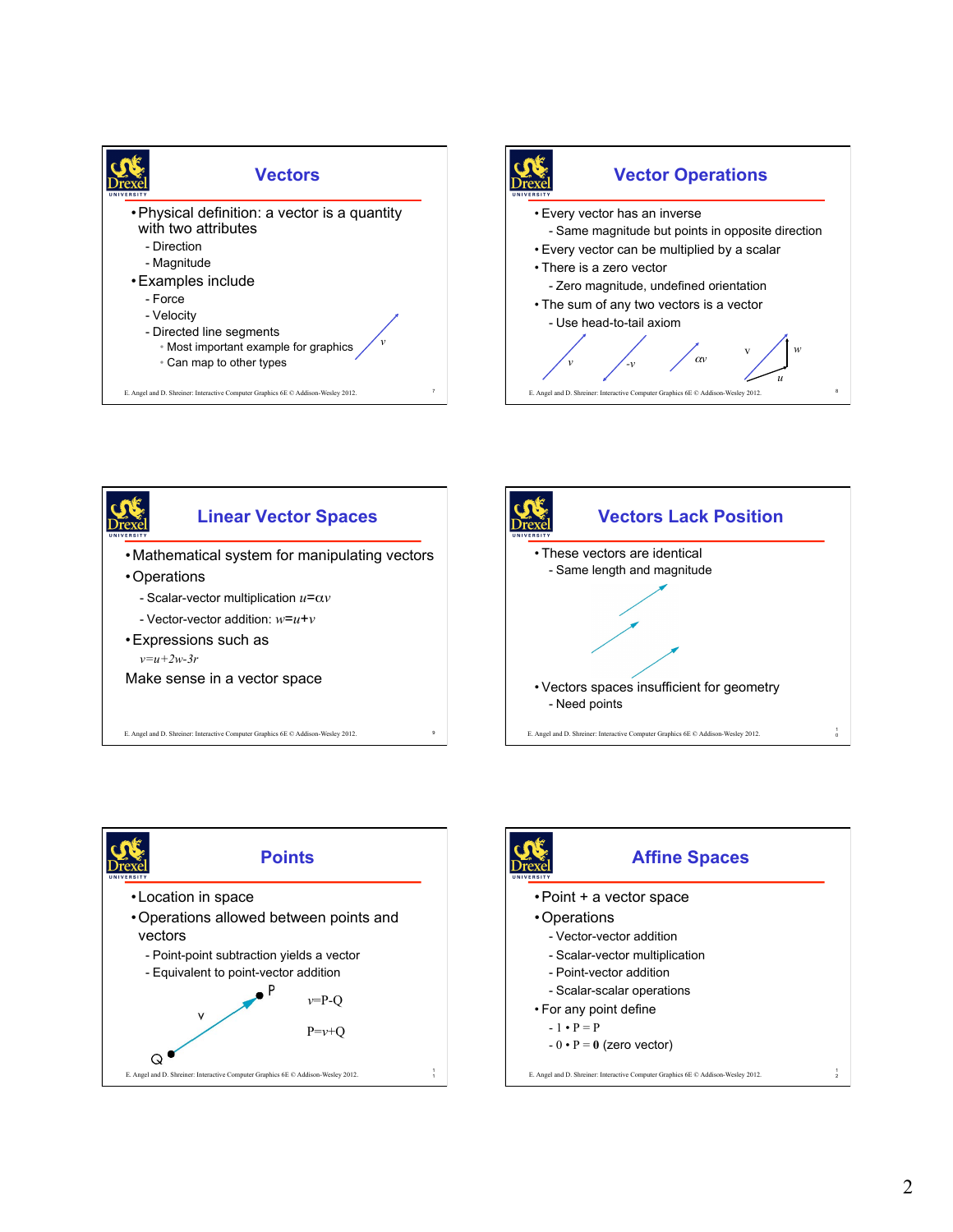









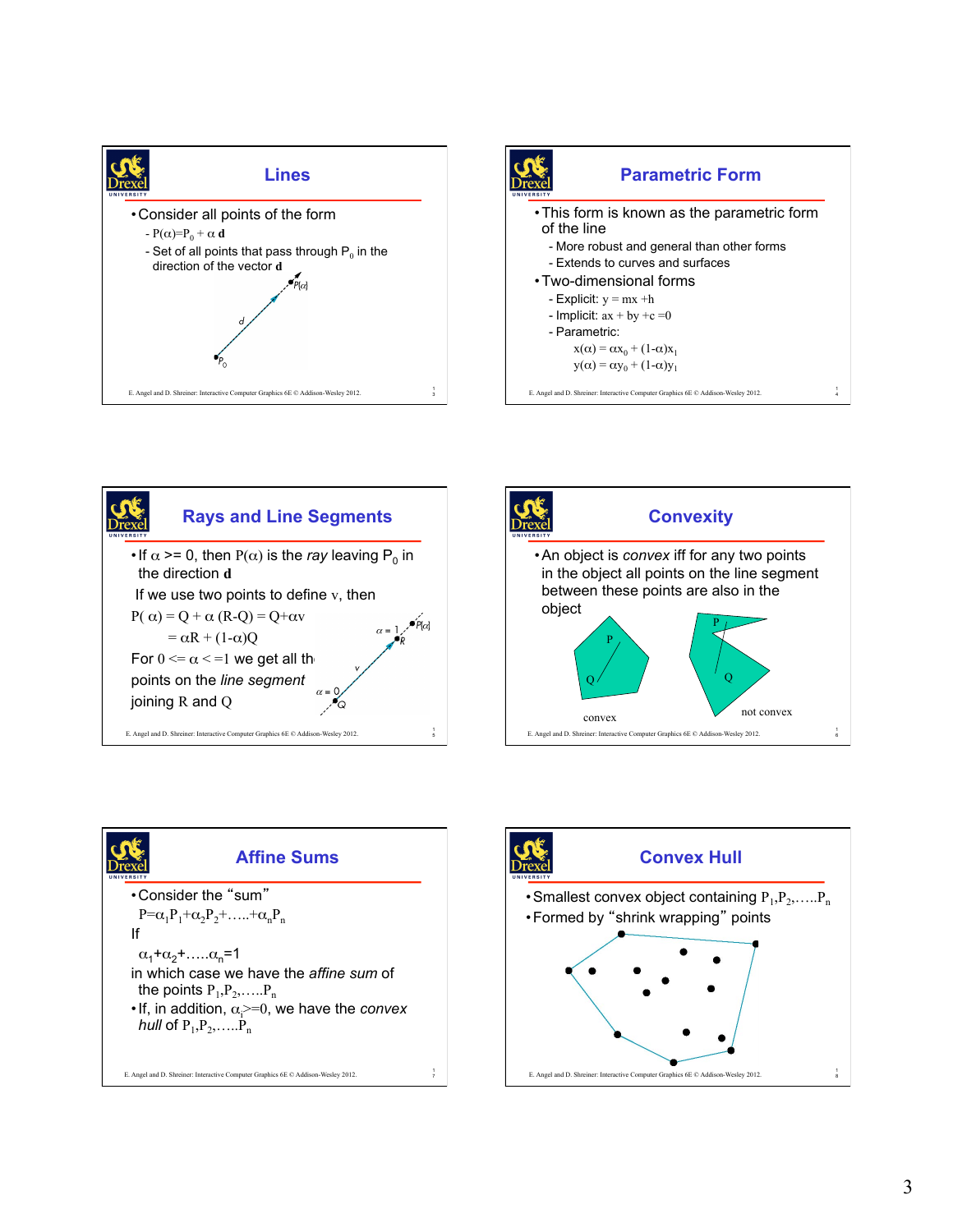









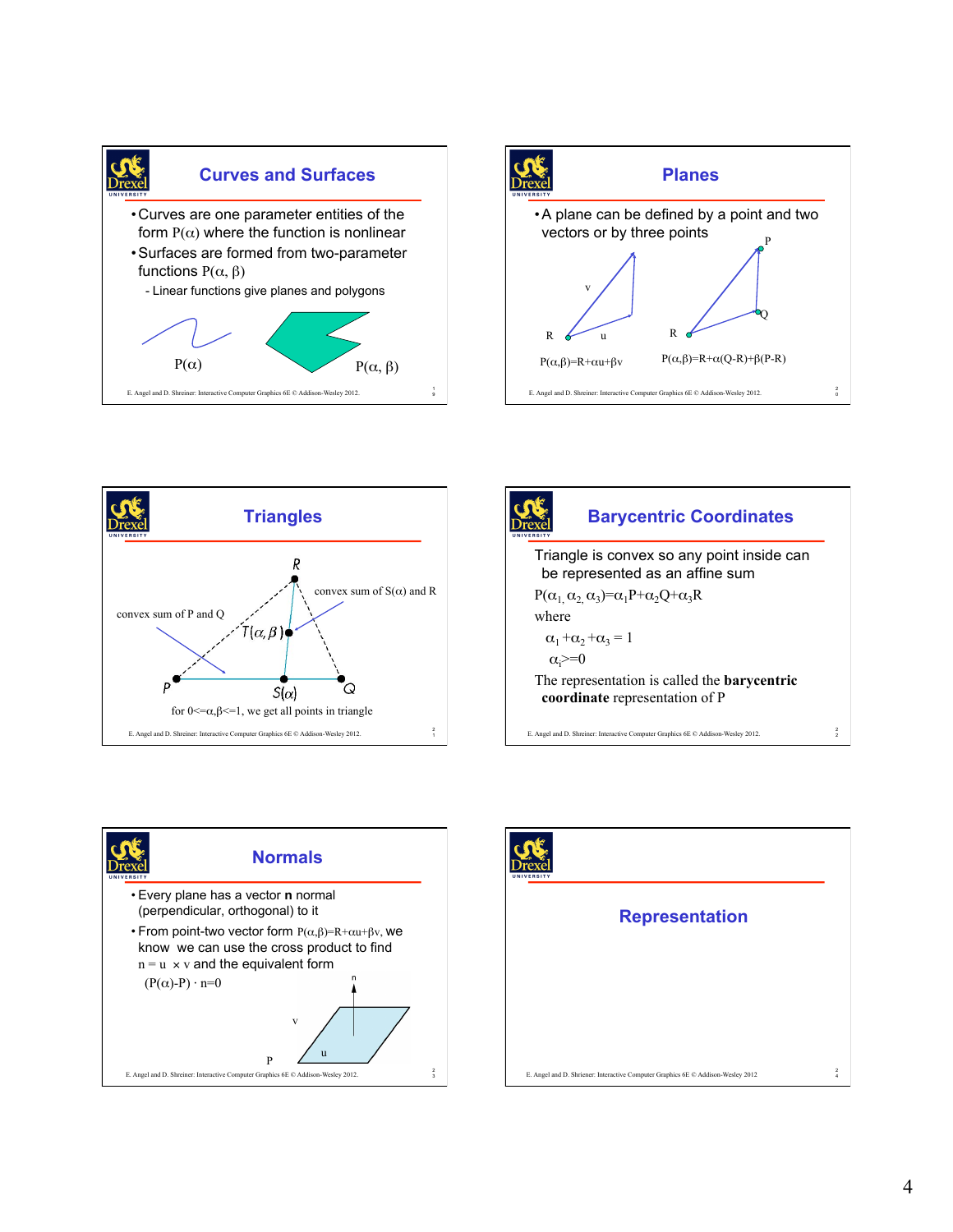

## **Objectives**

- •Introduce concepts such as dimension and basis
- •Introduce coordinate systems for representing vectors spaces and frames for representing affine spaces
- •Discuss change of frames and bases
- •Introduce homogeneous coordinates

E. Angel and D. Shriener: Interactive Computer Graphics 6E © Addison-Wesley 2012

2

• A set of vectors  $v_1, v_2, ..., v_n$  is *linearly independent* if  $\alpha_1 v_1 + \alpha_2 v_2 + \ldots \alpha_n v_n = 0$  iff  $\alpha_1 = \alpha_2 = \ldots = 0$ •If a set of vectors is linearly independent, we cannot represent one in terms of the others •If a set of vectors is linearly dependent, at least one can be written in terms of the others

**Linear Independence** 

E. Angel and D. Shriener: Interactive Computer Graphics 6E © Addison-Wesley 2012 <sup>6</sup>

2









## **Example**

- $\cdot v=2v_1+3v_2-4v_3$
- $\cdot$ **a**=[2, 3, -4]<sup>T</sup>
- •Note that this representation is with respect to a particular basis
- •For example, in OpenGL we start by representing vectors using the object basis but later the system needs a representation in terms of the camera or eye basis

E. Angel and D. Shriener: Interactive Computer Graphics 6E  $\oslash$  Addison-Wesley 2012

3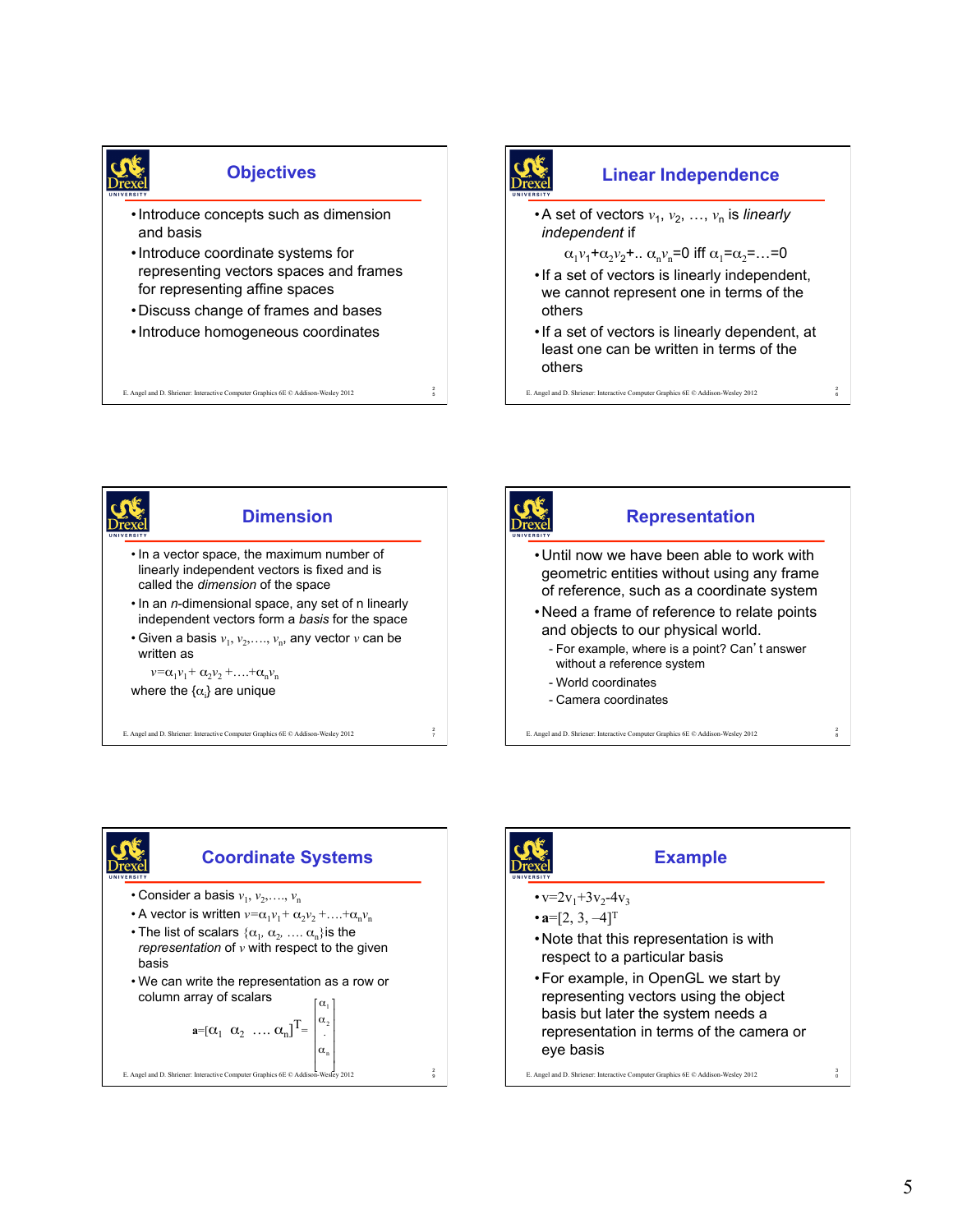









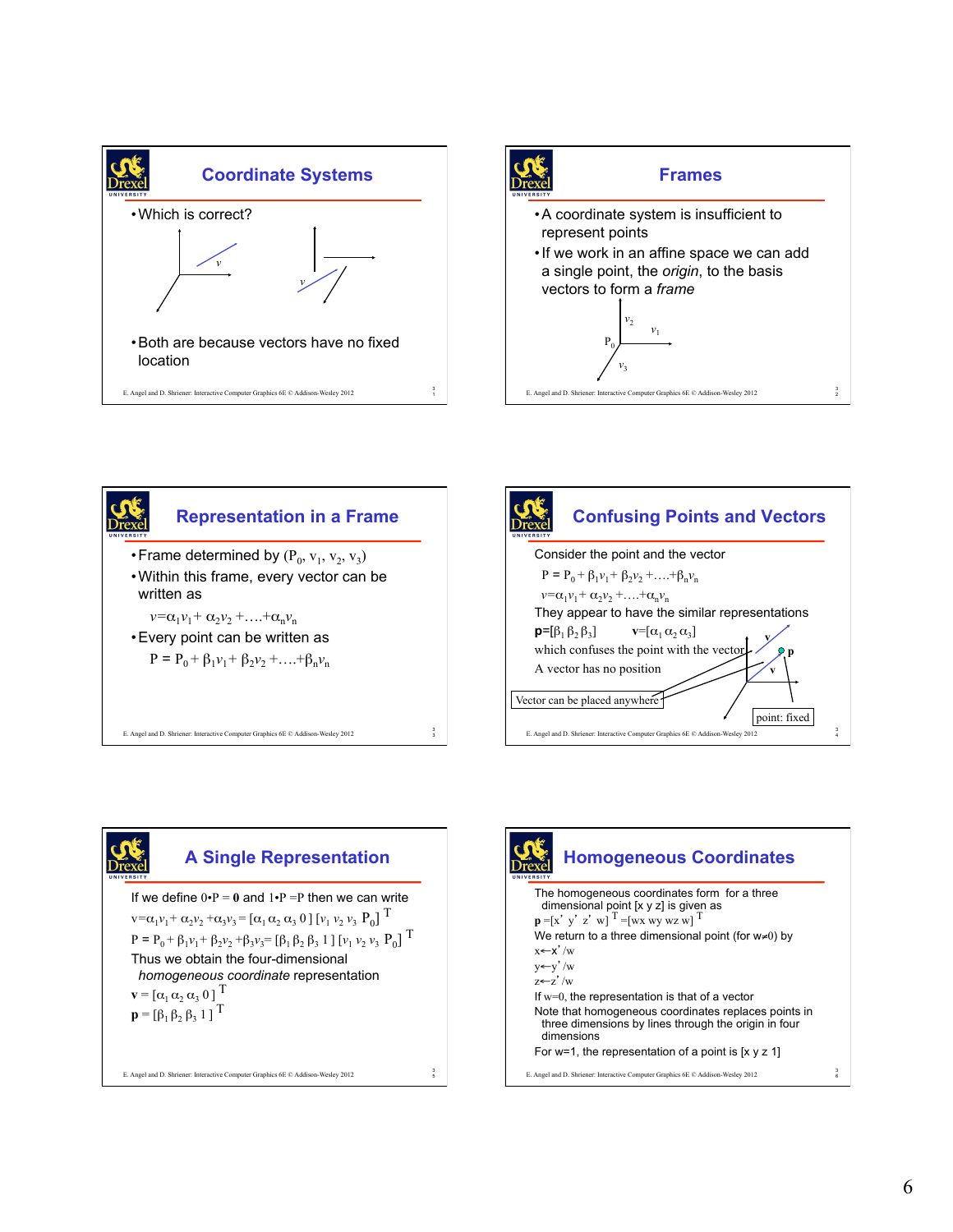

## **Homogeneous Coordinates and Computer Graphics**

- •Homogeneous coordinates are key to all computer graphics systems
	- All standard transformations (rotation, translation, scaling) can be implemented with matrix multiplications using 4 x 4 matrices
	- Hardware pipeline works with 4 dimensional representations
	- For orthographic viewing, we can maintain  $w=0$ for vectors and w=1 for points
	- For perspective we need a *perspective division*

3

E. Angel and D. Shriener: Interactive Computer Graphics 6E © Addison-Wesley 2012 <sup>7</sup>